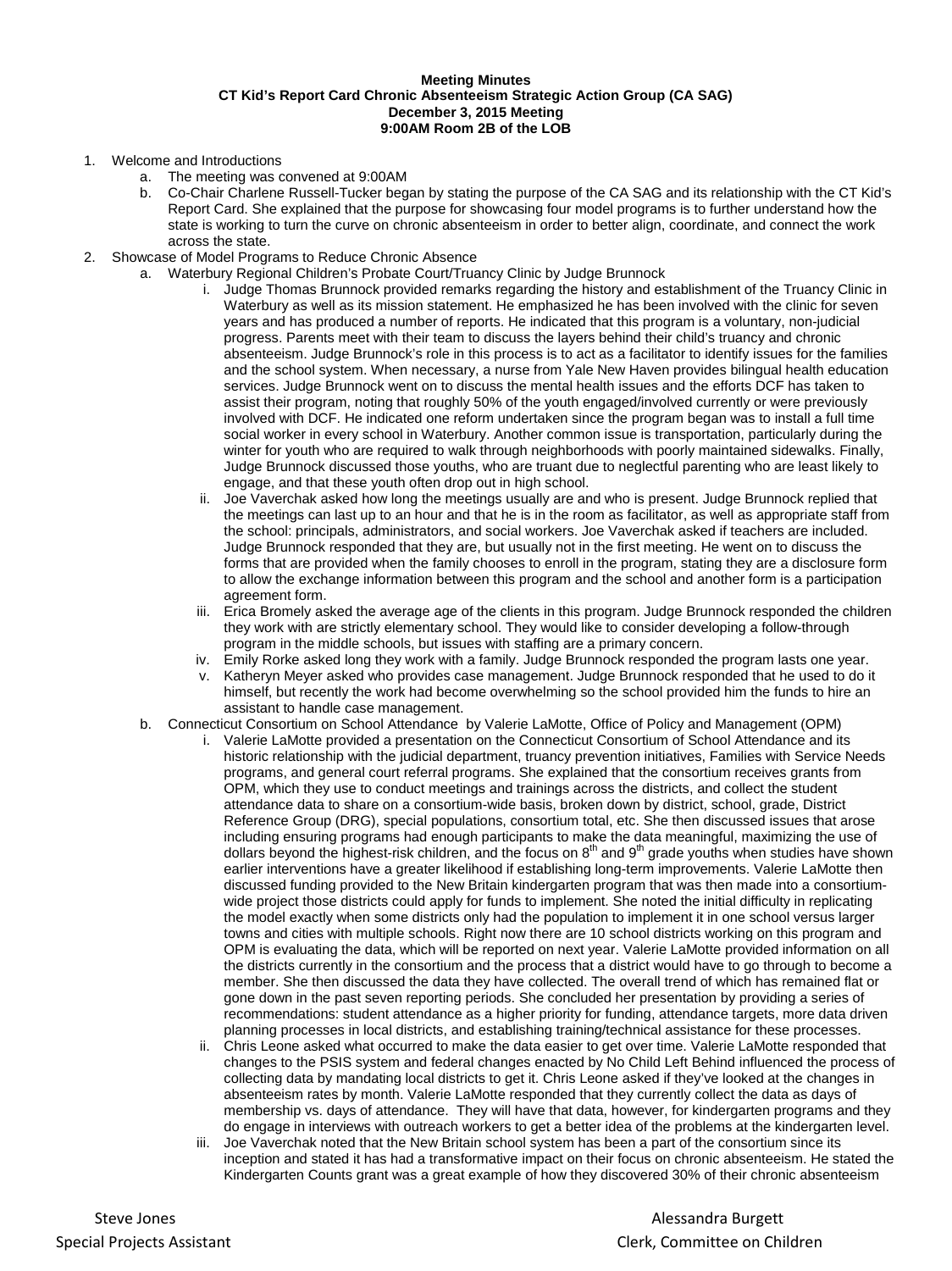was in kindergarten. He indicated the consortium is moving in the direction of early interventions on chronic absenteeism for both urban and non-urban districts.

- c. Personalized Intervention Program for Absenteeism (PIPA) by Wendy Silverman and Eli Lebowitz, Yale Child Study Center for Anxiety Disorders
	- i. Wendy Silverman stated the key takeaway from her presentation on PIPA is to understand that mental and physical health are key factors in chronic absenteeism. Going forward, it is also important to differentiate the mental and physical health challenges children face, as they often vary significantly by age or grade. She then discussed the use and implementation of PIPA in school systems and its development as an evidencebased model. Wendy Silverman noted in her presentation that the overarching goal of PIPA is to improve the environment of the entire classroom by having no empty chairs, stating the whole class is equally affected by the chronic absence of even one child throughout a school year. She went on to briefly highlight in her presentation the federal guidelines they use for PIPA in regards to chronic absenteeism, state data, and the disparities we face in our state along racial/ethnic lines. She then stated that personalizing each youth who is chronically absent is important because every child grows up in unique environments and have both internal and external factors impacting their responses to adversity every day. In the U.S. a sample of 6,500 adolescents found more than 25% reported somatic symptoms due to the co-occurrence of anxiety and depression. Wendy Silverman then provided common examples of everyday avoidance-based absences that are often a part of underlying mental health issues. Conversely, she identified approachbased absences, including increased time with parents, access to TV/Internet/Games, extended sleep time, access to preferred foods, and positive socializing opportunities (parks, malls, etc.). The convergence of avoiding negative experiences/events and approaching positive experiences/events creates an environment where a child will be at risk to become chronically absent. PIPA provides both assessment and treatment models to identify where avoidance/approach are being used by the child and provide strategies for the parents and the school to address areas of separation anxiety, social anxiety, parental monitoring/supervision, etc. Wendy Silverman then highlighted psychological reviews and studies done by her and others as early as 1987, which highlighted the notion that chronic absenteeism and general absences require individualized investigations and responses. They have so far found through their program that after a series of treatment sessions, they substantially reduced the absenteeism of the youth. She went onto to discuss the assessment/treatment module delivery process, noting that they are developing the modules for use on laptops/tablets as well as smartphones in addition to traditional physical packets. In addition, she noted there is an implementation and sustainability procedures provided to ensure results are both quantifiable and trackable over time by schools/districts.
	- ii. Katheryn Meyer asked how they work directly with the schools and how their relationship is formed. Wendy Silverman responded that she utilizes an approach similar to what she did previously in Florida, which includes meetings and presentations with local school district leaders on both the program and general data on chronic absenteeism impacts. She noted positive outreaches are crucial, as parents/schools can have their own approach/avoidance challenges when it comes to buying into a new program or concept.
	- iii. Donna Marino asked for additional details on the modules mentioned in the presentation. Eli Lebowitz responded that the various phases of the modules begin with the assessment, which is intended to identify the factors that are causing the chronic absenteeism. He indicated this module continues to be reviewed and refined over time. Intervention modules are the next phase, which can vary by the results of the assessment module. These modules are intended to be low-barrier so extensive training or certified expertise to implement these modules is not required. After the initial intervention model is applied a reassessment would be done if the child's absenteeism has not improved over a period of time.
	- iv. Judith Meyers asked what age group does PIPA apply to and what the anticipated cost would be per school and per district to implement PIPA. In addition, she asked if she could estimate how many children were engaged in PIPA and whether their absenteeism declined as a result. Wendy Silverman responded that the procedures themselves have been well-studied and shown to reduce absenteeism and improve certain behaviors. She went on to say that implementation for a new district should ideally occur in one or two schools, elementary through 12<sup>th</sup> grade, but with a focus on elementary where the impact of interventions are greatest. Eli Lebowitz added that the costs associated with PIPA include initial training for those designated to implement the program, and consultation to address questions. Additional costs would be the physical supplies for the assessment and treatment packets, but they hope to reduce those costs with the development of electronic packets.
- d. Truancy Prevention Project (TPP) by Marissa Helm, Center for Children's Advocacy. Aldwin Allen, Sr., Village for Families and Children
	- i. Marissa Helm provided a history of the program's first iteration at Hartford High School in 2006 and how it shifted its focus onto the middle school children  $(6<sup>th</sup>-8<sup>th</sup>)$  grade in preparation for the transition to high school. Their programs are now in the process of piloting in 1st and 2nd grade and with select kindergartners with high rates of absenteeism. She went on to indicate that the Center for Children's Advocacy plays a legal consultation and advisory role to the program in regards to its implementation and maintenance. The Village for Families and Children provide case management and clinical components to the program. Marissa Helm discussed the process of establishing connections with the school system and their coordination with four volunteer judges, who serve as mentors to students in the program. Aldwin Allen then presented the data on the 60 children in the program, specifying their absences ranged from 15-40 days during the previous school year. He noted the program is voluntary with an emphasis on building a meaningful relationship with parents to improve the likelihood of continued enrollment. Marissa Helm then discussed the main goals and objectives, short term for attendance and long-term for academic performance and improved social engagement. Aldwin Allen reviewed the efforts of the truancy court regarding the case management and the mentoring and oversight meetings, which are set up to be informal, with the students engaged and expressing sincere concern over the future of the child. Based on these conversations and meetings,

Steve Jones **Alessandra Burgett** Communications and the Steve Jones Alessandra Burgett Special Projects Assistant **Clerk, Committee on Children** Clerk, Committee on Children